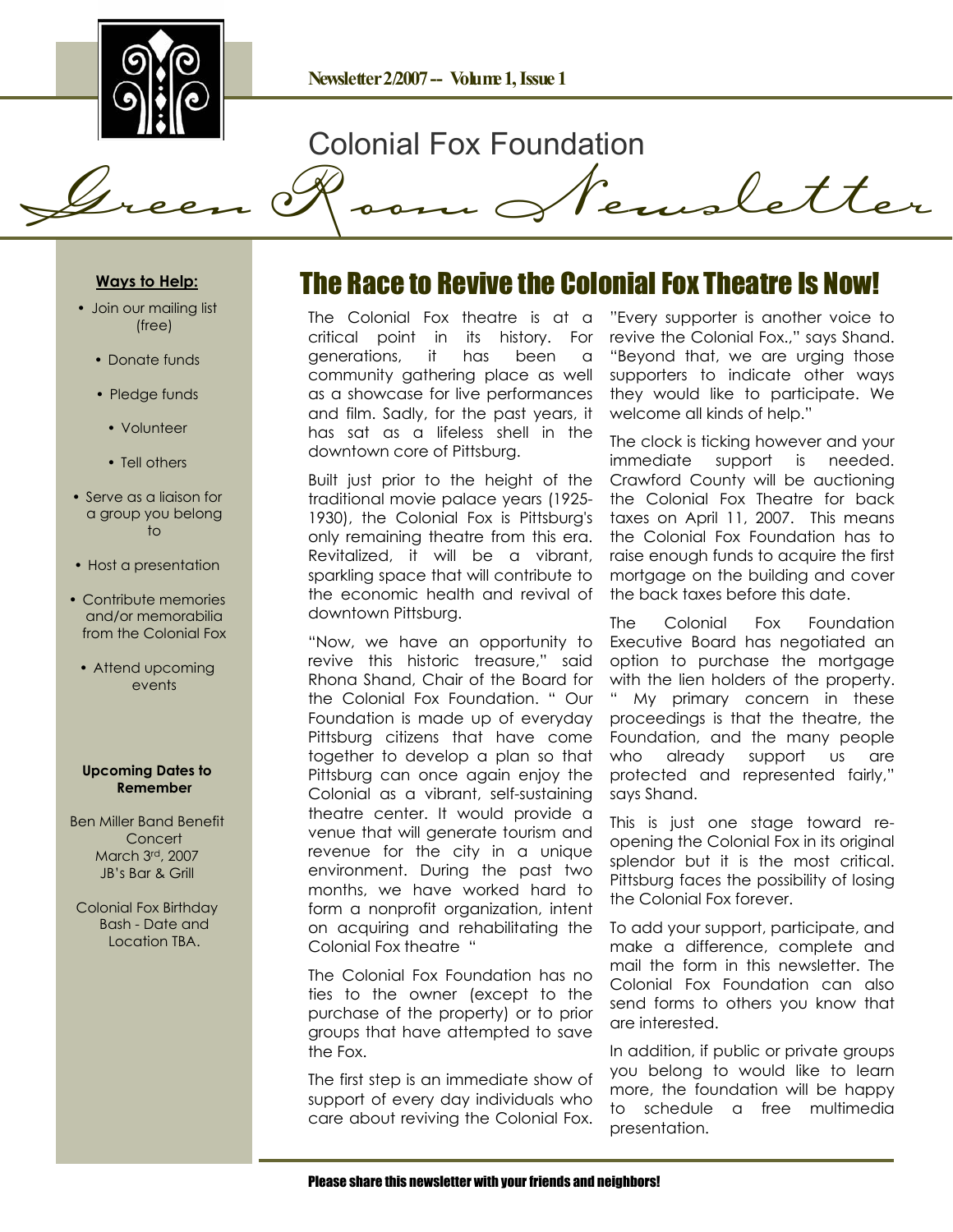

An architectural detail from inside the Colonial Fox Theatre.

*"It was as if she (Stilwell Hotel) Had died and nobody cared."*



The Victoria 18 projector in the Colonial Fox theatre still has film waiting to run!

## The Long Road Ends for the Stilwell and gives hope for the Future of the Colonial Fox Theatre

The journey from the first vision in 1992 to the full restoration of the Hotel Stilwell in 1997 was a long one. Many people had thought it couldn't be done, that there was too much damage and too little money. From 1992 to 1997, the fate of the Hotel Stilwell was always in question: would the Old Girl come back to life or would she be torn down? The answer came from the determination, hard work, and vision of individuals in the community who stood up for the historic hotel during the darkest times. At last, the moment came when people stopped shaking their heads and began to believe the transformation could be done.

The years of planning, of striving, of despairing and hoping had come to an end. In that time, \$3.6 million in funding had been found and a tremendous number of hours of labor had been donated. On August 30th, George Timmons wrote a Letter to the Editor of the *Morning Sun*, describing what it had been like at the beginning: "I'll never forget that day many, many years ago when a banker let Mother and me into the side door of the Stilwell. It was so dark and damp, all the windows and doors boarded up on the ground

floor. It was as if she had died and nobody cared. We walked into the lobby and flashed our flashlights on the dome and the beautiful stained glass windows, both so dirty. But their proud beauty shone through. My mother said 'We must do as we can to see that this corner doesn't turn into a vacant lot. It is a Pittsburg treasure that we must not lose.' . . . Then came a true angel, Laura Carlson. She and a few dedicated people saw the importance of saving this historic gem. Their work, sweat, and tears brought back this beautiful building." That December a symbolic Christmas tree was erected in the lobby, laden with Victorian decorations to denote the past, and then lit, for the first time inside the hotel, to denote the future. The Hotel Stilwell was 107 years old, ready for 100 more.

From the very beginning it had seemed as if there were a Spirit of the Stilwell leading preservation on. Now it is as if that spirit has gone forward to lead the rest of Kansas into the future.

Excerpt from *The Hotel Stilwell: A Vision Refound* by Kathy De Grave, with Laura Carlson.

#### Needed: Vintage Colonial Fox photos and memorabilia

We encourage past Colonial Fox Theatre-goers to look through old albums for photographs of activities at the theatre. These photographs will help the CFF (Colonial Fox Foundation) address the numerous requests to see inside this longinaccessible structure. Please help us by sharing your stories, photographs and other memorabilia with the many interested Green Room Readers and Colonial Fox Foundation supporters.

You may donate your materials to the foundation; otherwise, they will be carefully copied and returned. If you have photographs or memorabilia, please call Heather Horton at 620.249.8982. Stories can be emailed to the Colonial Fox Foundation email address or shared on the myspace site. Both addresses can be found on the back page of this newsletter.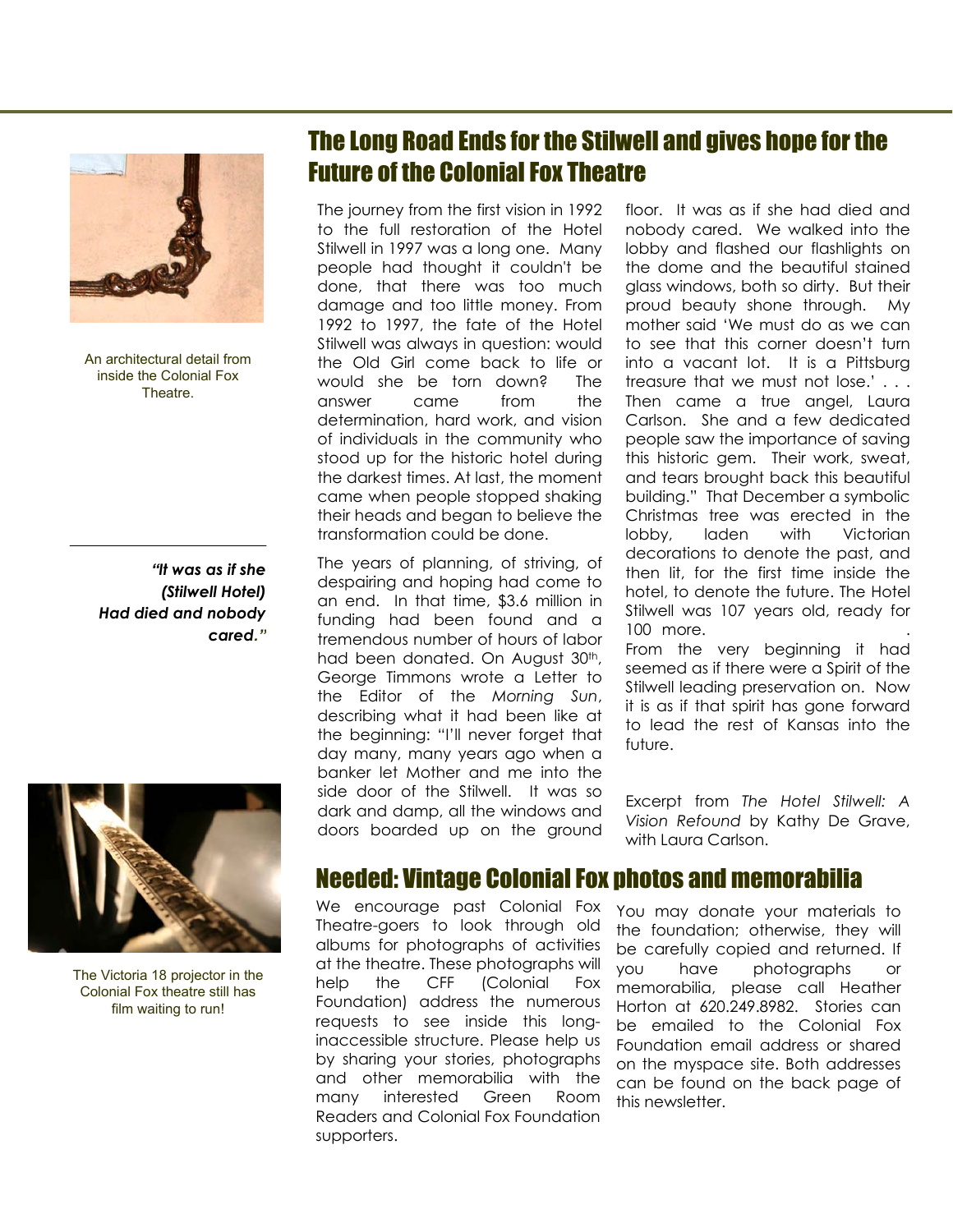Dear Supporters and Friends… From the Board of Director's Chair – Rhona Shand

The Colonial Fox Foundation became a nonprofit on the 28th of December of 2006. In the same meeting, I was nominated Chair of the Board of Directors.

Since becoming Chair, life has been even more fast-paced than usual. Those of you who are aware of my normally frantic life at Pittsburg State University and owner of Creative Hub Studio are now asking how this can be possible! My reply is that the Colonial Fox Foundation's evolution has been fast.

There are a multitude of tasks, decisions and interactions, as CFF expands into a foundation and as negotiations with the owner and lien holders of the theatre advance. I point this out not as a complaint, but in a way, as a reason to smile. I am not alone in these tasks or decisions and the interactions are one of the

## Call for Entries - Race to Revive the Fox!

A call has been issued for artists to enter our " Race to Revive the Fox" poster contest. The theme is the Colonial Fox Theatre and its historic, architectural, economic and cultural benefit to the community. The goal of this project is to generate community awareness about the Colonial Fox Theatre project.

DEADLINE for submissions is 5pm Friday, March 2nd, 2007. Entry forms may be picked up at Pittsburg Art Supply or the Wishing Tree.

Finalists entries will be displayed on the Colonial Fox Foundation website. The winners' artwork will be reproduced as a poster and distributed as a fundraiser and generator of community awareness.

reasons I believe the Colonial Fox Theatre is worth the time, money and effort. I have enjoyed meeting and working with an amazing group of individuals. I believe the Colonial Fox Foundation has developed an excellent relationship that allows the organization to address challenges professionally.

Green Room Newsletter

The Foundation is in the process of creating formal budgeting and planning processes for operations. In addition, the Colonial Fox Foundation is pursuing an aggressive Fundraising campaign, which will allow for the acquisition, renovation and revitalization of the theatre.

Our building committee is made up of local area contractors. They are currently assessing the damage to the Colonial Fox Theatre and we are seeking the advice of a structural engineer. In the future, we hope to add the aid of an historical architect.

Is the theatre worth all the fuss? When open, the Colonial Fox Theatre will offer residents a wealth of cultural opportunities. Revitalized, it will be a vibrant sparkling space that contributes to the economic health and revival of downtown Pittsburg.

#### We're looking For A Few Good Board Members ľ

We would like to expand the Foundation Board of Directors, so if you are interested, or would like to recommend someone, please call or email us and let us know. The time commitment is to attend board meetings and take on special projects as needed. We are especially looking for board members with fundraising experience, financial and/or tax accounting or structural engineering backgrounds.

The Colonial Fox Theatre has 804 useable seats. Each seat would need 1 1/2 yards of

fabric to refurbish.

*"Never doubt that a small group of thoughtful citizens can change the world; indeed, it is the only thing that ever has." - Margaret Mead*



The main stage curtains are in wonderful condition. The cooler weather might have played a factor in preservation.